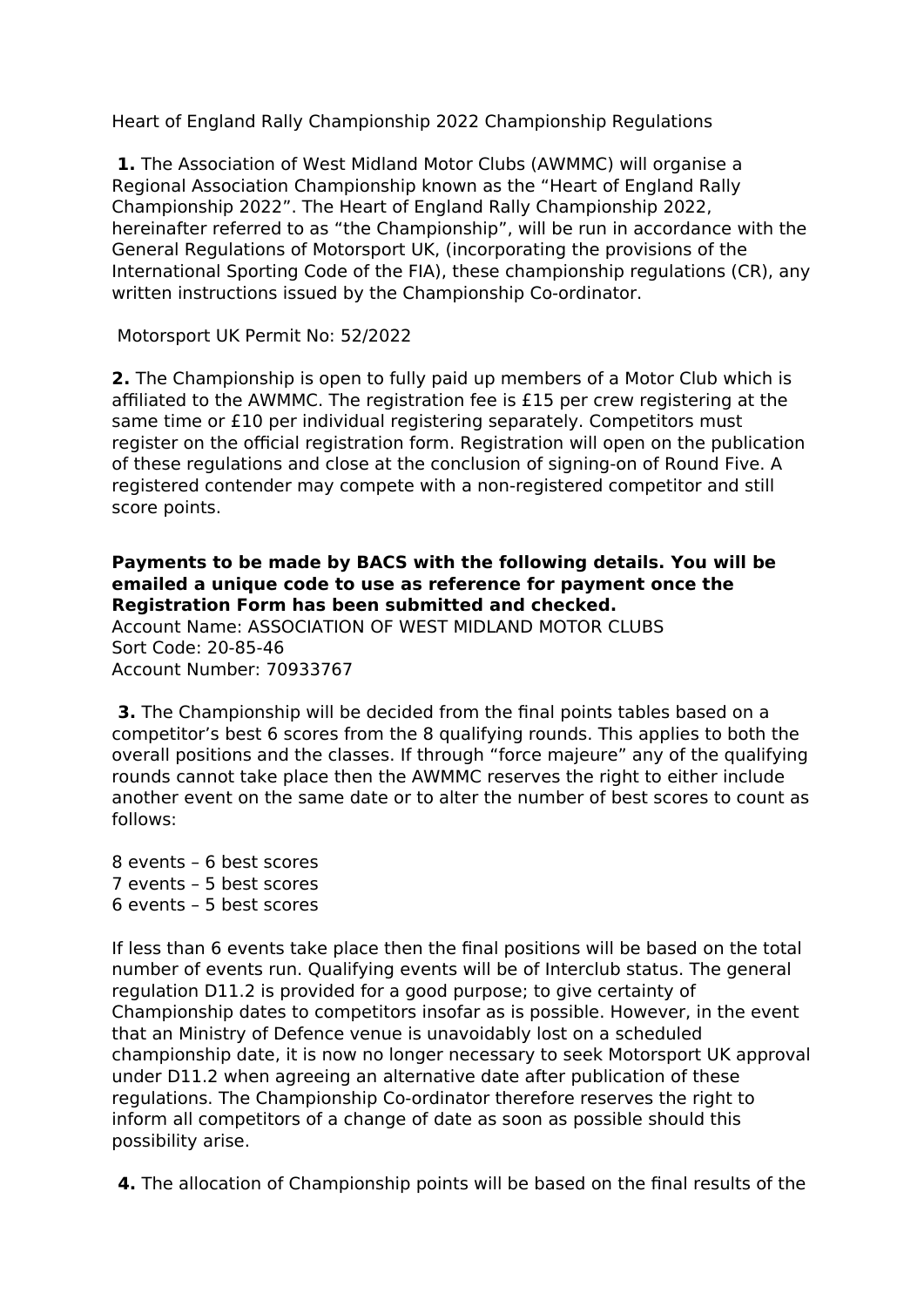qualifying events. The provisional points will be published on the AWMMC website (www.awmmc.org.uk) and sent to registered competitors by email as soon as possible after the event, the results will be timed and dated. Queries should be addressed to the Championship Co-ordinator whose details are below. Subject to no protests being received, these points will be become final 7 days after the time and date on the results and no further alteration to the points can be made. Similarly, at the end of the year, the Championship points will become final 7 days after the time and date on the set of provisional results published after the final qualifying round. Communication with registered competitors will be through email, website or other electronic means.

 **5.** Any ties will be decided in favour of the competitor with the greatest number of maximum scores within their best 6 scores. In the event of a further tie the greatest number of second highest scores shall decide and so on. Should this fail to resolve the tie then reference will be made to the fastest time on the first stage of the last event in which both or all the competitors who have tied take part. If this fails to resolve the tie then joint awards will be presented.

 **6.** The Overall, Junior Driver/Co-Driver and Lady Driver and Co-Driver Awards are open to Two Wheel Drive cars only. Four Wheel Drive Cars will be eligible for Class awards only. All vehicles must comply with the 2022 Motorsport UK "Safety and Technical Regulations for Special Stage Rallies".

 **7.** Any vehicles used by registered contenders may be subject to random eligibility and capacity checks throughout the year. These checks will be carried out by the Championship Scrutineer and/or members of the Motorsport UK Technical Commission, who shall be considered Judges of Fact in matters of eligibility. In the event of a car being found ineligible for any reason, then the penalties specified in Motorsport UK Regulations (C3.5.3) shall apply. The competitor will be responsible for any costs they incur as a result of eligibility checking, whether found eligible or otherwise. The Championship organisers reserve the right to reclassify any vehicle if they consider it appropriate to do so.

 **8. Championship registration does not guarantee an entry on events**. It is the responsibility of competitors to enter events in sufficient time. The AWMMC will not have any control over seeding as that is at the discretion of the event organisers.

 **9.** Any query concerning these regulations or the running of the Championship must firstly be referred to the Championship Co-ordinator. Any subsequent appeals must be referred in writing to the AWMMC Panel of Stewards via the AWMMC Secretary as per Motorsport UK Regulations (C6.5) within the time limits set out in the Motorsport UK Yearbook, together with the appropriate fee (Motorsport UK Yearbook Appendix 1 Section 13 Judicial). The AWMMC Panel of Stewards comprises any three chosen by AWMMC from Barry Guess, Mike Sones, John Trevethick and Bob Milloy.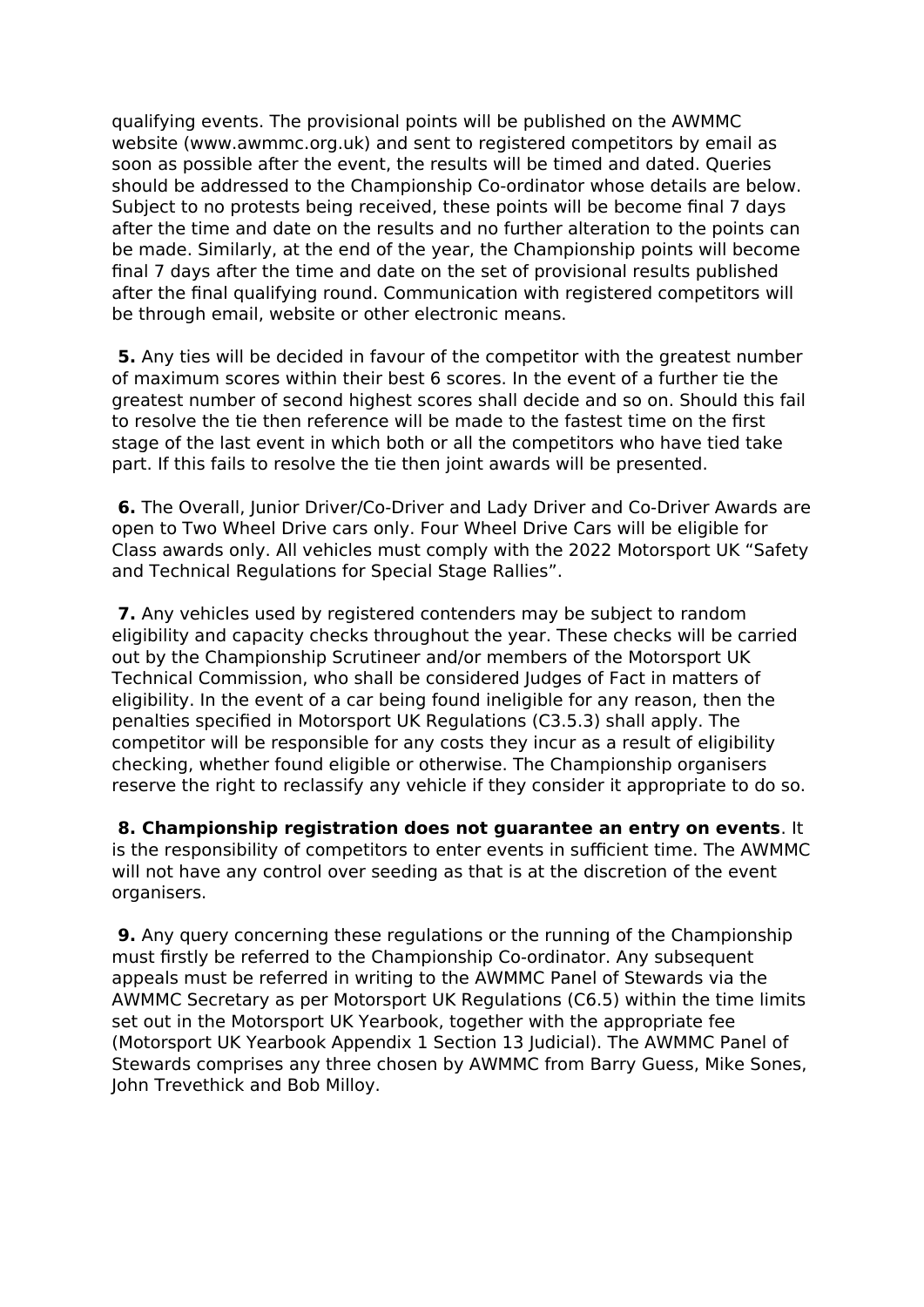**10.** In the event of a variance between these Regulations and the AWMMC General Championship Rules, these Regulations take precedence. The Championship organisers reserve the right to grant waivers to disabled competitors.

**11.** Competitors must display the Championship decals as specified by the AWMMC from the start of every qualifying event. Decals must not be modified or altered. They can be trimmed where exceptionally necessary to fit the vehicle but this must be approved by the Championship Co-ordinator and/or the Eligibility Scrutineer. Championship decals must be fitted to each side of the vehicle. It is the competitor's responsibility to ensure the decals remain on the car. Failure to display decals will result in both competitors forfeiting 50% of any points scored for their 1st offence. Where this results in a  $\frac{1}{2}$  point the points will be rounded down to a full point, e.g.  $15 - 50\% = 7\frac{1}{2}$  and will therefore become 7. Subsequent failures to display decals will result in the loss of all points won on the event. However, the event/s (when a crew fails to display decals) will still be counted in a competitor's "best 5 events from 7" etc.

**12.** Once a competitor has registered for the Championship it is not possible to de-register. Even if the Championship decals are removed, either member of the crew may still be counted as an AWMMC registered competitor for the allocation of any points, subject to CR 11 above. Registered co-drivers accompanying nonregistered drivers must notify the Championship Coordinator before or at Signing On and display a minimum of two AWMMC decals on the car to be eligible to score points, or if failing to do so will be subject to penalty as per CR11 above. Points will not be reallocated to other registered contenders.

**13.** Permitted Fuels - Competitors are permitted to use fuel that conforms to the definitions of Pump Fuel in the 2021 Motorsport UK Yearbook or fuel that complies with FIA Appendix J, Article 252, Art 9. Historic Rally cars may only use Motorsport UK Pump Fuel. Additives are NOT permitted unless specified in the Motorsport UK definition of Pump Fuel. No other fuels are permitted.

**14.** The Championship will be divided into 10 vehicle classes: (Championship organisers reserve the right to reclassify cars as they see appropriate)

- **Class J** 2WD up to 1000cc
- **Class A** 2WD Up to 1400cc
- **Class B** 2WD 1401cc to 1600cc
- **Class C** 2WD 1601cc to 2000cc
- **Class D** 2WD 2001cc and over
- **Class E** 4WD with H Pattern Gearbox
- **Class F** 4WD with Sequential Gearbox

**Class H** – Historic cars complying with eligibility requirements set out in R49 of the 2022 Motorsport UK Yearbook. All vehicles must have a Historic Rally Vehicle Identity Form (HRVIF) available for inspection. Category 3 and 4 cars must also present the appropriate homologation form or any other documentation listed in 2022 Motorsport UK Yearbook. Only period modifications used in rallying on the particular make and model of car are permitted.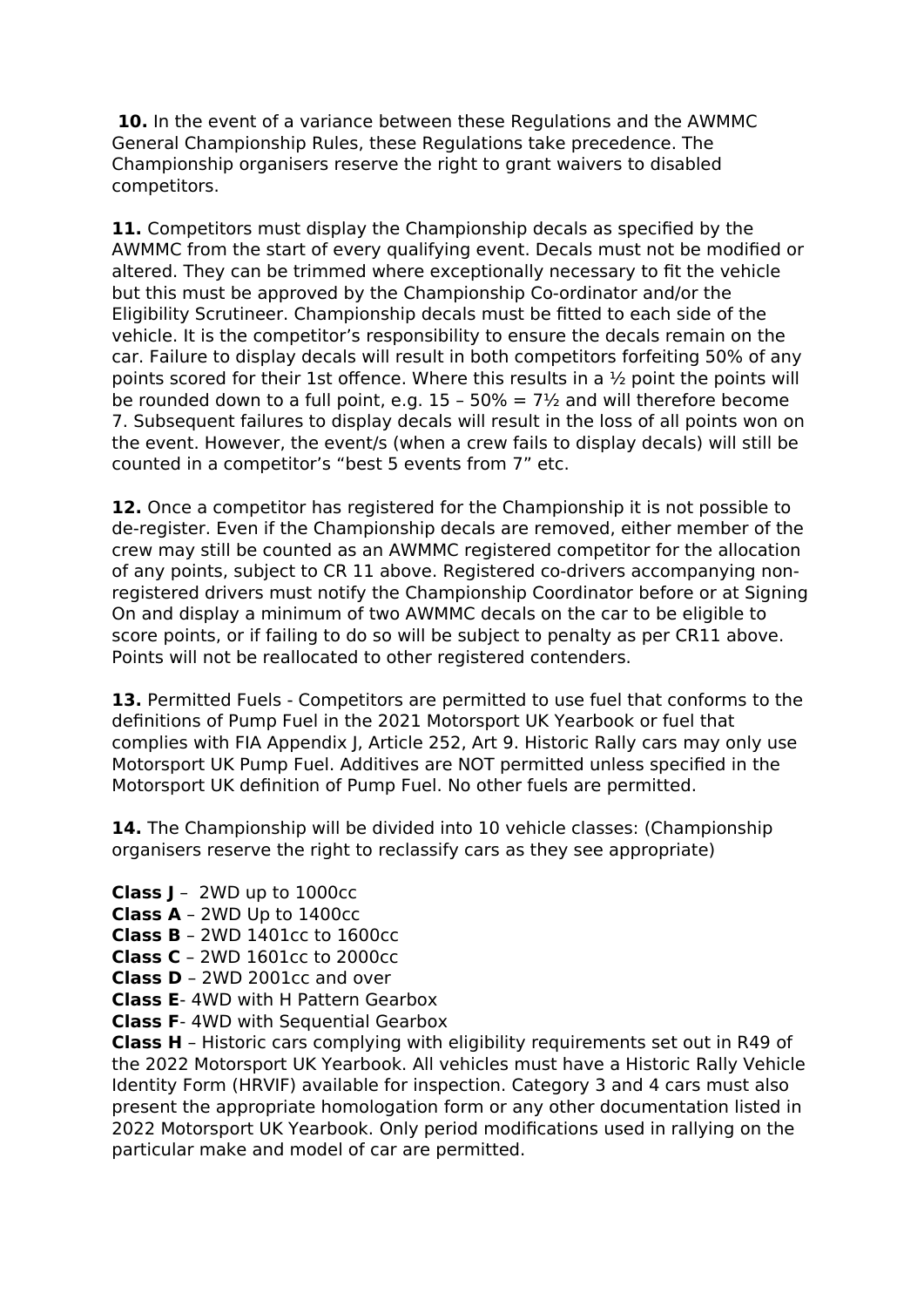**Class T**- 2WD 1001cc to 1600cc series production cars with forced induction complying with the following:

- Make, Model and Variant First made available for general sale in the UK after 01/01/2000

- Fitted with Non-Sequential Gearbox unless fitted as Standard. The original manufacturer gearbox case must remain the same but the gear ratios and differentials may be changed

- The original manufacturer's suspension 'system' must be maintained. Components can be exchanged or up rated but they must use the standard mounting points. Mechanically adjustable shock absorbers are allowed but remote reservoir suspension is not permitted unless fitted as original equipment.

-**Older vehicles may be permitted at Championship Organisers** 

**discretion**- Applications to be made to Championship Coordinator via email to matt\_walk94@hotmail.co.uk

**Club Classic**- 2WD up to 2300cc Series Production Cars Complying with the following

- Make, Model and Variant first made available for general sale in the UK before 01/01/1988

- Fitted with OEM engine Fitted to Make, Model and Variant made for general sale in the UK from new (Ford BD series engines and BMW S14 engines are not permitted)

- Fitted with Non-Sequential Gearbox unless fitted as Standard. Gear ratios and differentials may be changed

- Suspension Components can be exchanged or up rated. Mechanically adjustable shock absorbers are allowed but remote reservoir suspension is not permitted unless fitted as original equipment.

-**Other vehicles with period engine swaps may be admitted at organisers discretion**- Applications to be made to Championship Coordinator via email to matt\_walk94@hotmail.co.uk

Please note:

All forced induction engines (except diesel engines) are subject to an additional capacity coefficient of 1.7:1. Motorsport UK Regulations J5.4.1

No overbore beyond a class limit is permitted.

Twin cam and multiple valve engines will run within their nominated capacity class.

 Production car engines with a maximum of 2 rotors: Rotary engine equivalence 1.7. Forced induction rotary engines equivalence  $[1.7 \times 1.7] = 2.89$ .

Rotary engines will be considered equivalent to 4 valves per cylinder petrol engines in respect of the maximum engine capacity including the application of equivalency fact (a) above.

**15. Scoring -** The winners of the Overall Championship or individual classes will be the Driver/Co-Driver who score the highest number of overall or class points from their best 6 scores from the 8 qualifying rounds, or whatever is the final number of events held as detailed in CR3. Each registered driver/co-driver will score points according to the position they gain against other registered competitors on each qualifying event. Non-registered competitors will not affect the points awarded.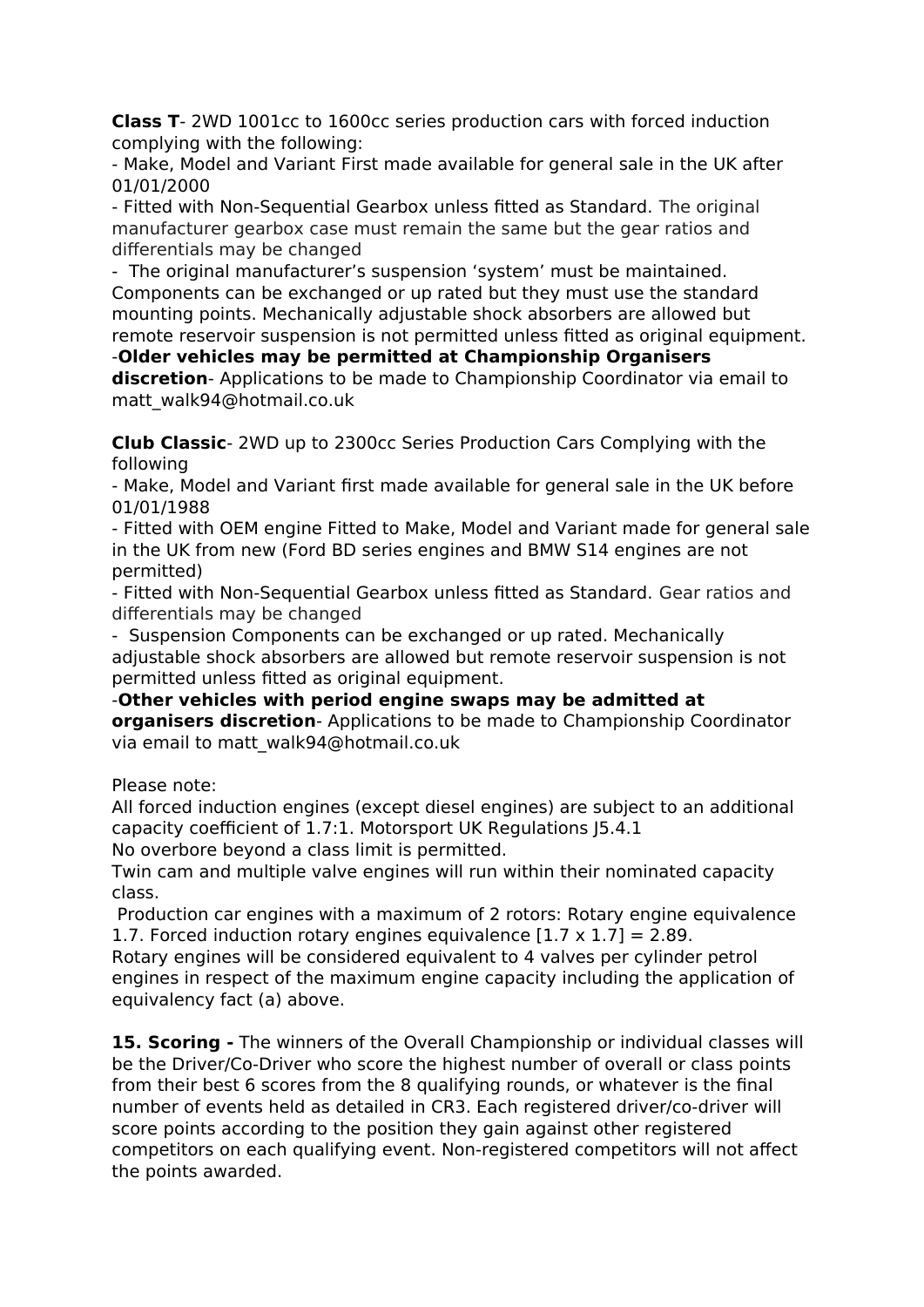## **Overall points will be awarded as follows:**

30 points to the highest placed registered driver/codriver, 28 points to the second, 27 points to the third and so on down to 2 points to the twenty-eighth placed driver/co-driver and every subsequent driver/co-driver who finish the event. 1 point will be awarded to every non-finisher provided they have officially started the event.

## **Class Points will be awarded as follows:**

10 points will be awarded to the 1st registered contender (Driver and Co-Driver) down to 1 point for the 10th registered contender in each class. 1 point will also be awarded to every non-finisher provided they have officially started the event. **NB. Class points will be awarded based on the Class entered on each event. If these do not match the Championship classes as shown at CR14 above then the Championship Co-ordinator will determine the relevant Championship class where points will be awarded. It is the contender's responsibility to ensure they are entered in the correct class on every event**.

## **Junior Driver and Co-Driver Awards**

 Open to all registered competitors who were born on or after 1st January 1998. 10 points will be awarded to the highest placed Junior finisher, 9 points to the second highest placed finisher and so on down to 1 point for the 10th finisher and if applicable, all other finishers below 10th. 1 point will also be awarded to every non-finisher provided they have officially started the event. In addition, on each round Junior Drivers or Codrivers will receive Bonus points as follows: Class  $J \sim$  3 bonus points, Class A  $\sim$  2 bonus points, Class B  $\sim$  1 bonus point. No bonus points will be awarded to competitors in any other Class . This is to try and equalise the power differences between the classes.

#### **Lady Driver and Co-driver Awards**

10 points will be awarded to the highest placed Lady finisher, 9 points to the second highest placed finisher and so on down to 1 point for the 10th finisher and if applicable, all other finishers below 10th. 1 point will also be awarded to every non-finisher provided they have officially started the event. In addition, on each round Lady Drivers or Co-Drivers will receive Bonus points as follows: Class  $J_1$  3 bonus points Class A  $\sim$  2 bonus points, Class B 1 points. No bonus points will be awarded to competitors in any other Class. This is to try and equalise the power differences between the classes.

# **16. CHAMPIONSHIP AWARDS**

#### **Overall Drivers:**

Champion Driver – An award plus £250 Cash Prize Second Driver – An award Third Driver – An award Overall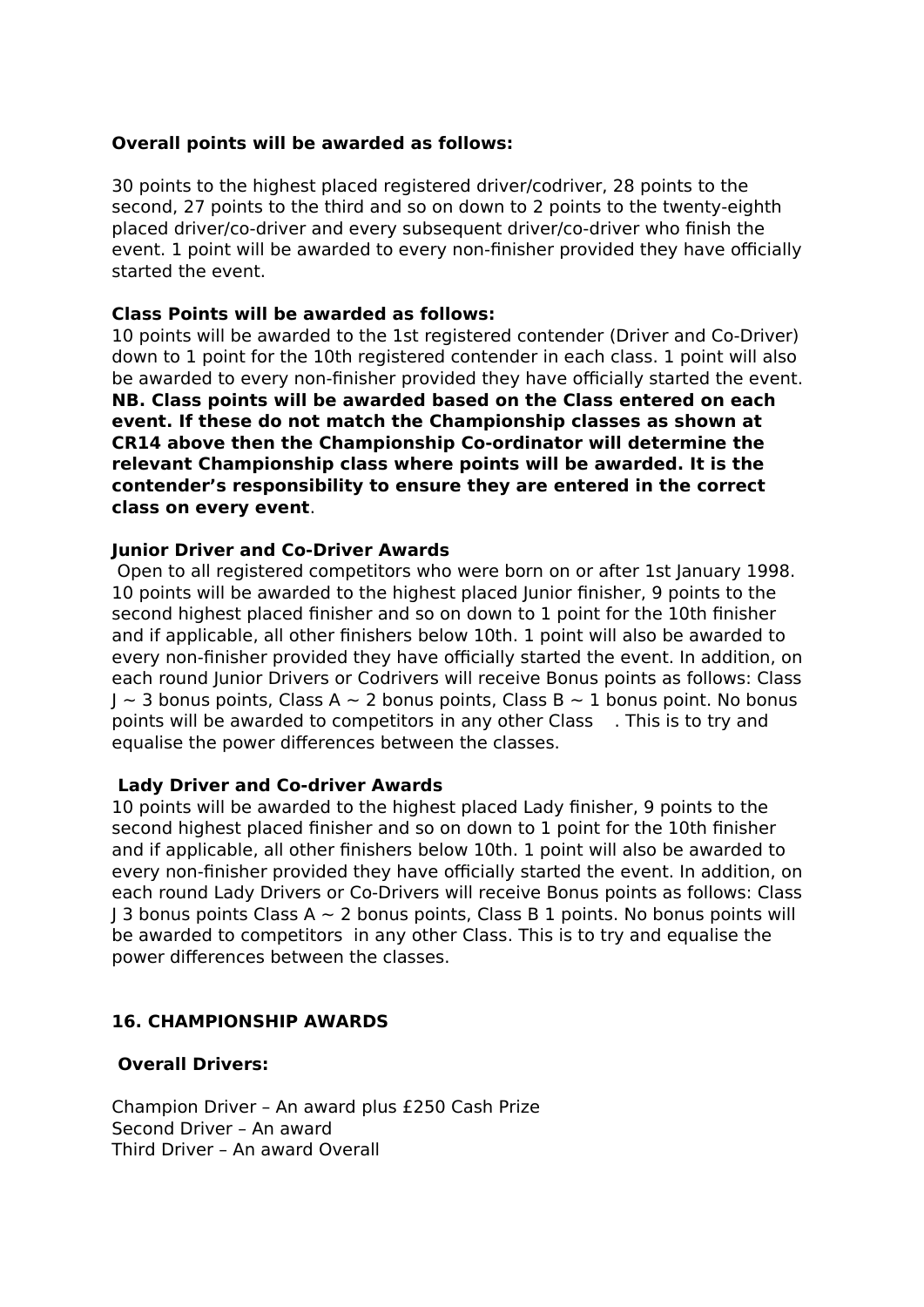# **Co-Drivers:**

Champion Co-Driver – An award plus £250 Cash Prize Second Co-Driver – An award Third Co-Driver – An award

## **Class Awards:**

1st Driver & Co-Driver in each class – an Award (Subject to 3 contenders) 2nd Driver & Co-Driver in each class – an Award (Subject to 4 contenders) 3rd Driver & Co-Driver in each class – an Award(Subject to 5 contenders)

## **Ladies Award:**

Driver & Co-Driver – Award each plus £100 Cash Prize

# **Junior Award:**

Driver & Co-Driver – Award each plus £100 Cash Prize

To qualify for a Championship or individual award a competitor must have started at least 4 qualifying events.

Additional awards may be announced during the year.

Awards will be presented at a date and venue of which will be announced during the year.

#### CHAMPIONSHIP CONTACTS

Championship Co-ordinator – Matthew Walk 5 Hardwick Drive, Halesowen, West Midlands, B62 8TF Tel- 07769700656 E-Mail [matt\\_walk94@hotmail.co.uk](mailto:matt_walk94@hotmail.co.uk)

Championship Co-ordinator- John Jones 6 Hallfield Close, Twycross, Atherstone, CV9 3SA Tel- 07766723066 E-Mail johnjones10@btconnect.com

Championship Eligibility Scrutineer - Steve Gregory 11 Carisbrooke Road, Bushbury, Wolverhampton. WV10 8AB Tel: 01902 562668 (H) 07785 545624 (M) email: [s.j.gregory@blueyonder.co.uk](mailto:s.j.gregory@blueyonder.co.uk)